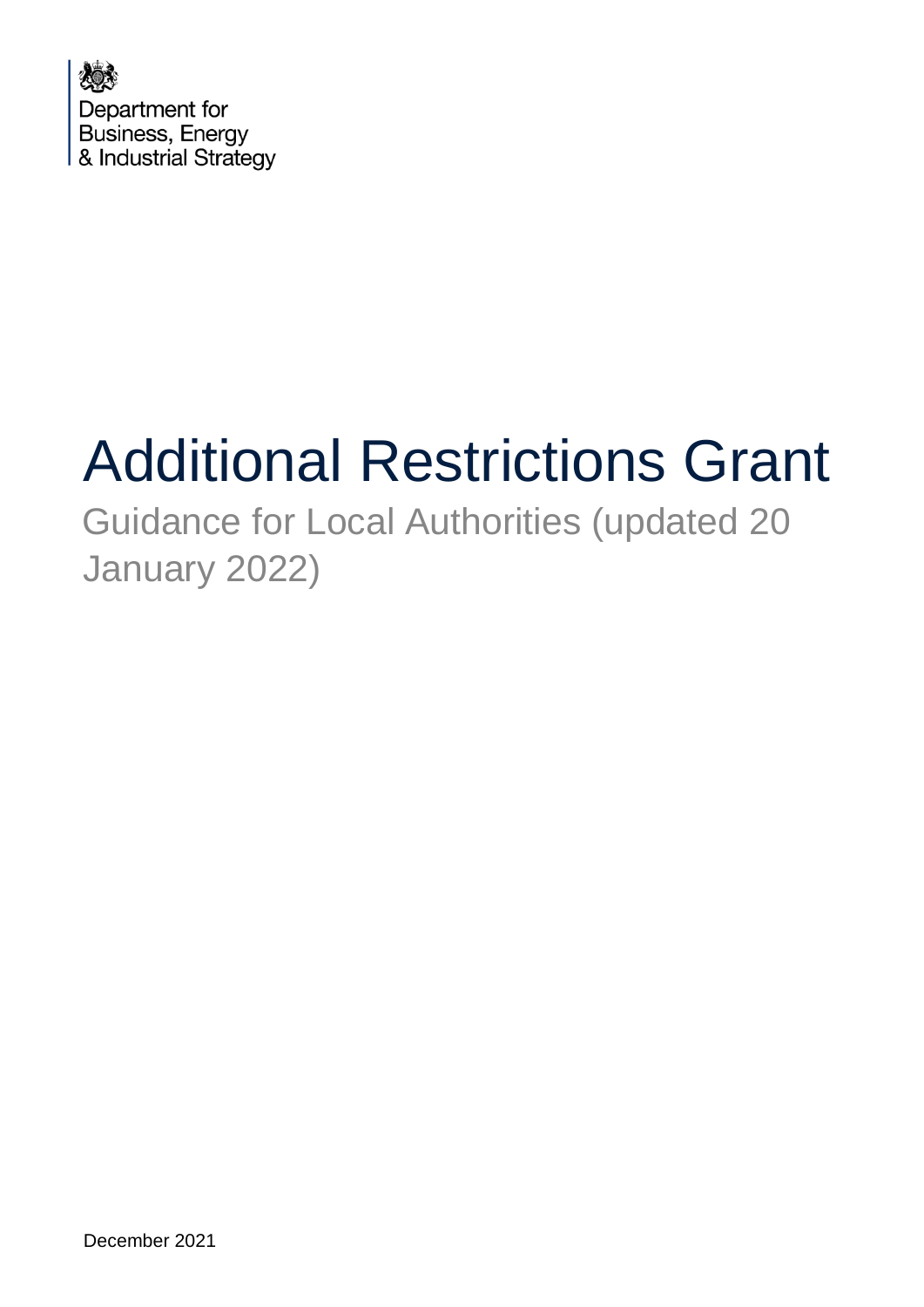

© Crown copyright 2021

This publication is licensed under the terms of the Open Government Licence v3.0 except where otherwise stated. To view this licence, visit [nationalarchives.gov.uk/doc/open-government-licence/version/3](http://nationalarchives.gov.uk/doc/open-government-licence/version/3/) or write to the Information Policy Team, The National Archives, Kew, London TW9 4DU, or email: psi@nationalarchives.gsi.gov.uk.

Where we have identified any third-party copyright information you will need to obtain permission from the copyright holders concerned.

Any enquiries regarding this publication should be sent to us at: enquiries@beis.gov.uk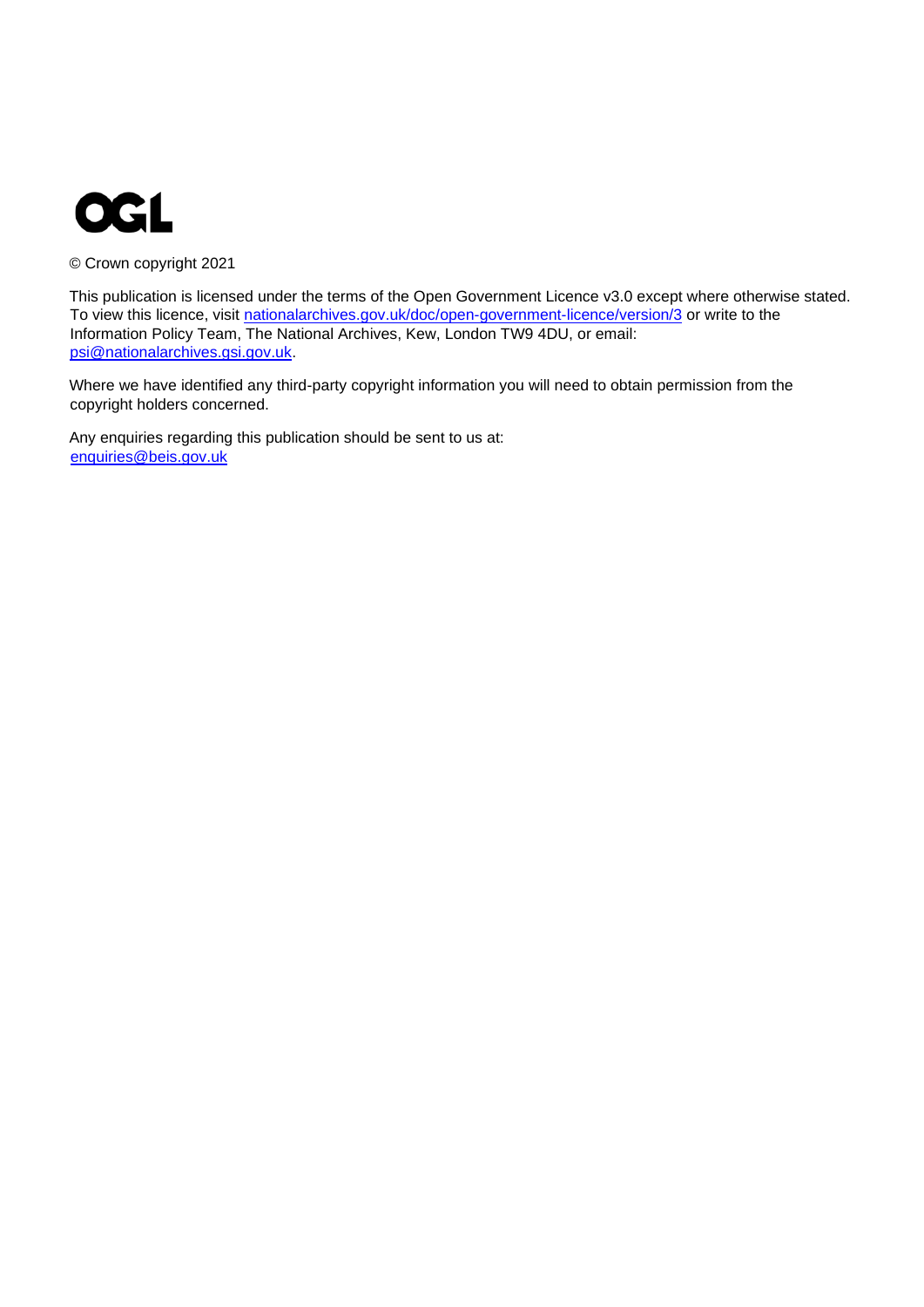# **Contents**

| Exclusions to Additional Restrictions Grant funding _____________________________7   |    |
|--------------------------------------------------------------------------------------|----|
|                                                                                      |    |
|                                                                                      |    |
|                                                                                      |    |
| Managing the risk of fraud and payments in error ________________________________ 11 |    |
|                                                                                      |    |
|                                                                                      |    |
|                                                                                      |    |
|                                                                                      |    |
|                                                                                      |    |
| COVID-19 business grants subsidy allowances provided on the basis of the             |    |
|                                                                                      |    |
|                                                                                      |    |
|                                                                                      |    |
|                                                                                      |    |
|                                                                                      |    |
|                                                                                      |    |
|                                                                                      | 21 |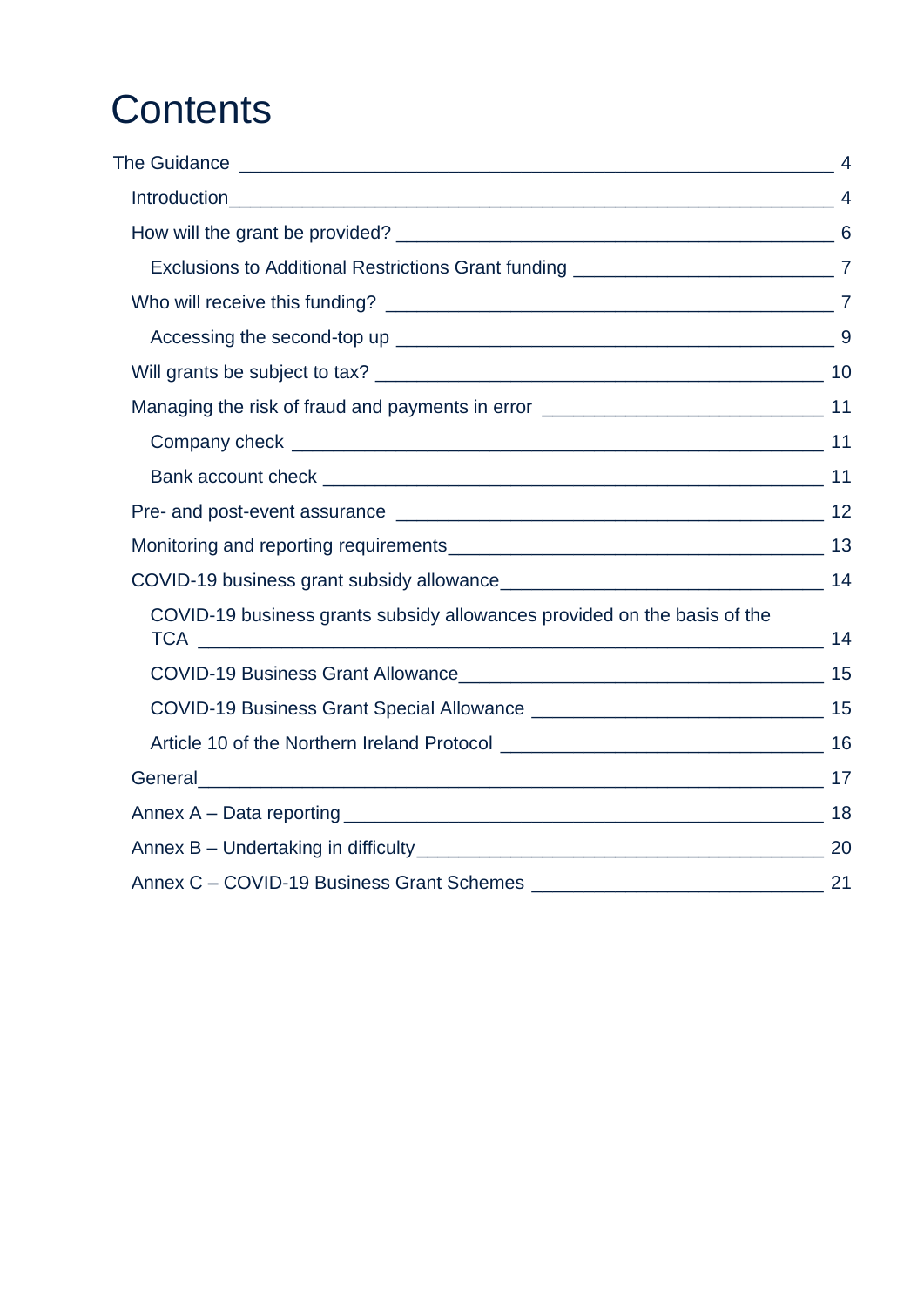# <span id="page-3-0"></span>The Guidance

- 1. This guidance is intended to support Local Authorities in administering the Additional Restrictions Grant (ARG) to provide direct business grants and wider business support.
- 2. Enhanced business support settlements were first provided to areas entering Tier 3 restrictions for the first time from 14 October 2020. With the 31 October 2020 announcement that national restrictions would be reintroduced, the scheme was extended and formalised into the Additional Restrictions Grant to support all Local Authorities or Combined Authorities.
- 3. This Additional Restrictions Grant guidance was updated on 30 December 2021 and applies until 31 March 2022.
- 4. This guidance is issued by the Secretary of State for Business, Energy and Industrial Strategy to Local Authorities in England.
- 5. Local Authority enquiries on this measure should be addressed to [businessgrantfunds@beis.gov.uk.](mailto:businessgrantfunds@beis.gov.uk) Businesses seeking information should refer to the Government's business support website: <https://www.businesssupport.gov.uk/>

### <span id="page-3-1"></span>Introduction

- 5. On 31 October 2020, the Government announced the introduction of additional support for Local Authorities under national and Tier 3 restrictions. See announcement: [https://www.gov.uk/government/news/furlough](https://www.gov.uk/government/news/furlough-scheme-extended-and-further-economic-support-announced)[schemeextended-and-further-economic-support-announced](https://www.gov.uk/government/news/furlough-scheme-extended-and-further-economic-support-announced)
- 6. On 5 January 2021, the Government announced that a further £500 million would be made available for Local Authorities through a top-up to the Additional Restrictions Grant: [https://www.gov.uk/government/news/46-billion](https://www.gov.uk/government/news/46-billion-in-new-lockdown-grants-to-support-businesses-and-protect-jobs)[in-new-lockdown-grants-to-support-businesses-and-protect-jobs](https://www.gov.uk/government/news/46-billion-in-new-lockdown-grants-to-support-businesses-and-protect-jobs)
- 7. On 3 March 2021, the Government announced that a further £425 million would be made available for Local Authorities, through a conditional top-up to the Additional Restrictions Grant from 1 April 2021: <https://www.gov.uk/government/news/budget-2021-sets-path-for-recovery>
- 8. On 21 December 2021, the Government announced that a further £102 million would be made available for Local Authorities, through a top-up to the Additional Restrictions Grant: [https://www.gov.uk/government/news/1-billion](https://www.gov.uk/government/news/1-billion-in-support-for-businesses-most-impacted-by-omicron-across-the-uk)[in-support-for-businesses-most-impacted-by-omicron-across-the-uk](https://www.gov.uk/government/news/1-billion-in-support-for-businesses-most-impacted-by-omicron-across-the-uk)
- 9. The scheme is called the Additional Restrictions Grant (ARG) and is administered by business rate billing authorities in England.
- 10.The ARG funding scheme aims to support businesses severely impacted by coronavirus restrictions and the rise of the Omicron variant, when most needed. Funding was first made available in financial year 2020-2021 and can be used across financial years 20/21 and 21/22. However, Local Authorities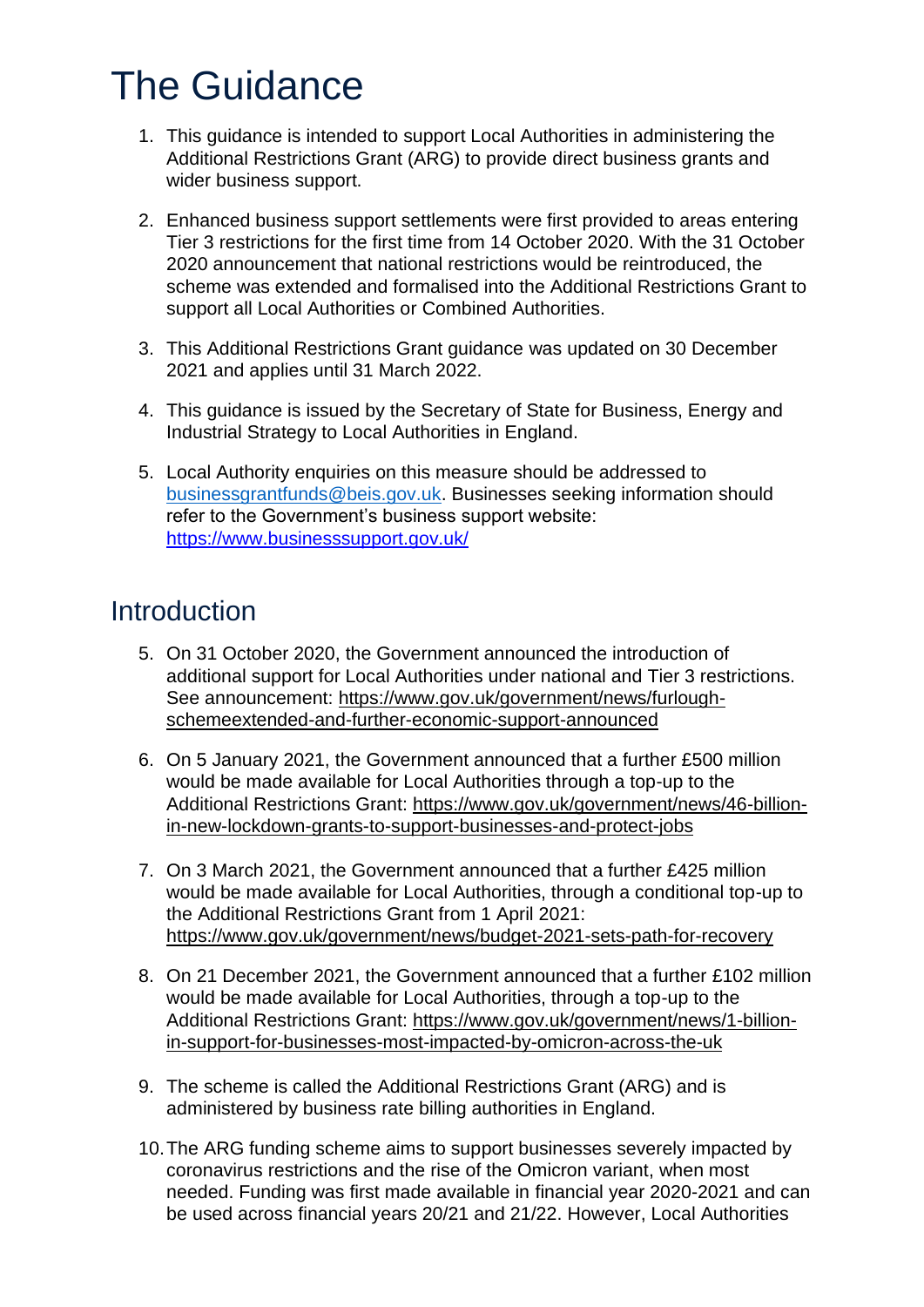are encouraged to distribute funding to businesses which require support as soon as possible.

- 11.This document provides guidance to Local Authorities about the operation and delivery of the ARG scheme.
- 12.For the purposes of this guidance, ARG funding will refer to Local Authorities as recipients, acknowledging that funding may be paid to Combined Authorities on behalf of Local Authorities in some limited cases. Combined Authorities will be subject to the same conditions and obligations under this guidance as Local Authorities.
- 13.Funding was originally made available to eligible Local Authorities at the point the Local Authority first entered Tier 3 restrictions in October 2020. Local Authorities may have accessed additional enhanced business support settlements at this time. These settlements became part of the Additional Restrictions Grant.
- 14.Areas that agreed this support include: Liverpool City Region, Lancashire, Greater Manchester, South Yorkshire, West Yorkshire, Warrington and Nottinghamshire.
- 15.Funding was formalised into the Additional Restrictions Grant when national restrictions were announced on 31 October 2020. Under the Additional Restrictions Grant, Local Authorities received an initial one-off lump sum payment amounting to £20 per head in each eligible Local Authority when Tier 3 or widespread national restrictions were imposed, except where agreed otherwise (in areas set out in paragraph 14).
- 16.Local Authorities received an allocation of the £500 million top-up to the ARG scheme in January 2021, as a result of further national restrictions being imposed. This allocation was based on a per-head calculation.
- 17.Local Authorities received an allocation of the £425 million top-up announced in the 2021 Budget, which was allocated subject to Local Authorities spending their existing allocations of ARG. For further details on spending existing allocations, please see paragraphs 46 to 54.
- 18.The second top-up of £425 million of ARG funding was allocated to Local Authorities from 1 April 2021, when conditions of the funding were met. This funding was allocated based on a per-business calculation.
- 19.The third top-up of £102 million of ARG funding will be allocated to Local Authorities in England from 30 December 2021. This funding will be allocated based on a per-business calculation.
- 20.Further top-up funding may be allocated at the discretion of Government. Reported data may be used to prioritise those Local Authorities most in need of further payments.
- 21.With the exception of the third top-up payment, Local Authorities can use ARG funding for business support activities. This may primarily take the form of discretionary grants, but Local Authorities could also use this funding for wider business support activities.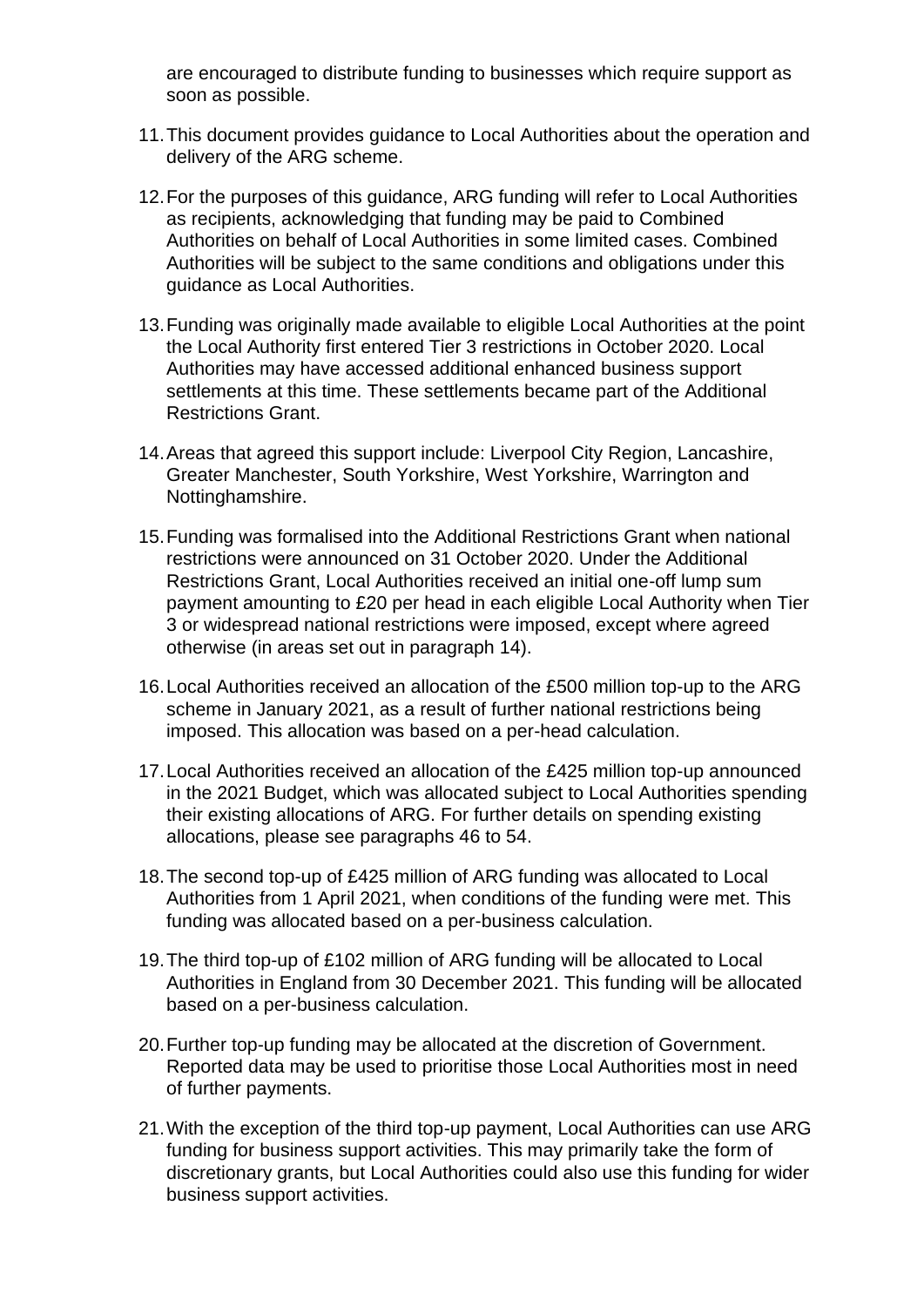- 22.On 14 June 2021, the Prime Minister announced that step 4 of the Roadmap out of lockdown was being delayed by a period of up to 4 weeks. This guidance has been updated to take account of that announcement. The deadline for spending the first top-up allocation was extended to 30 July 2021.
- 23.On 21 December 2021, the Chancellor announced, in response to the rise of the Omicron variant, a £102 million top-up for the Additional Restrictions Grant. This guidance has been updated to take account of that announcement.

### <span id="page-5-0"></span>How will the grant be provided?

- 22.Government will issue Local Authorities with funding, in line with the following guidance and the Grant Offer Letter sent to Local Authorities, for the cost of the Additional Restrictions Grant (using a grant under Section 31 of the Local Government Act 2003). Local Authorities will be responsible for delivering the funding.
- 23.Local Authorities are business rate billing authorities in England. They are responsible for making payments to businesses and will receive funding from Government.
- 24.Funds that have not been fully defrayed from the Local Authority's bank account by 31 March 2022 will be subject to recovery. For the avoidance of doubt, Local Authorities need to manage their application and payment process to achieve all spend by 31 March 2022, as payments after this date will not be allowed in any circumstances.
- 25.As part of their application process for the scheme, all businesses will be required to self-certify that they meet all eligibility criteria. In respect of the third top-up, Local Authorities must verify the evidence provided as part of prepayment checks. Evidence of completed checks must be retained by Local Authorities.
- 26.We are committed to meeting the New Burdens costs to Local Authorities for this scheme. A New Burdens Assessment will be completed, and funding then provided to Local Authorities subject to HM Treasury approval.
- 27.Local Authorities should allocate funding through business support grants or through wider business support measures. The third top-up payment should only be allocated to business support grants and should not fund wider business support measures. All funding provided under this scheme should provide direct support to businesses.
- 28.Local Authorities are encouraged to support businesses from all sectors that may have been severely impacted by restrictions, or by the Omicron variant, including those outside of the business rates system. These may include, but are not limited to: hospitality, accommodation, leisure, personal care, the travel and tourism sector, including group travel, travel agents and tour operators, coach operators, wedding industries, nightclubs, theatres, events industries, wholesalers, English language schools, breweries, freelance and mobile businesses (including caterers, events, hair, beauty and wedding related businesses), gyms, and other businesses that may have not received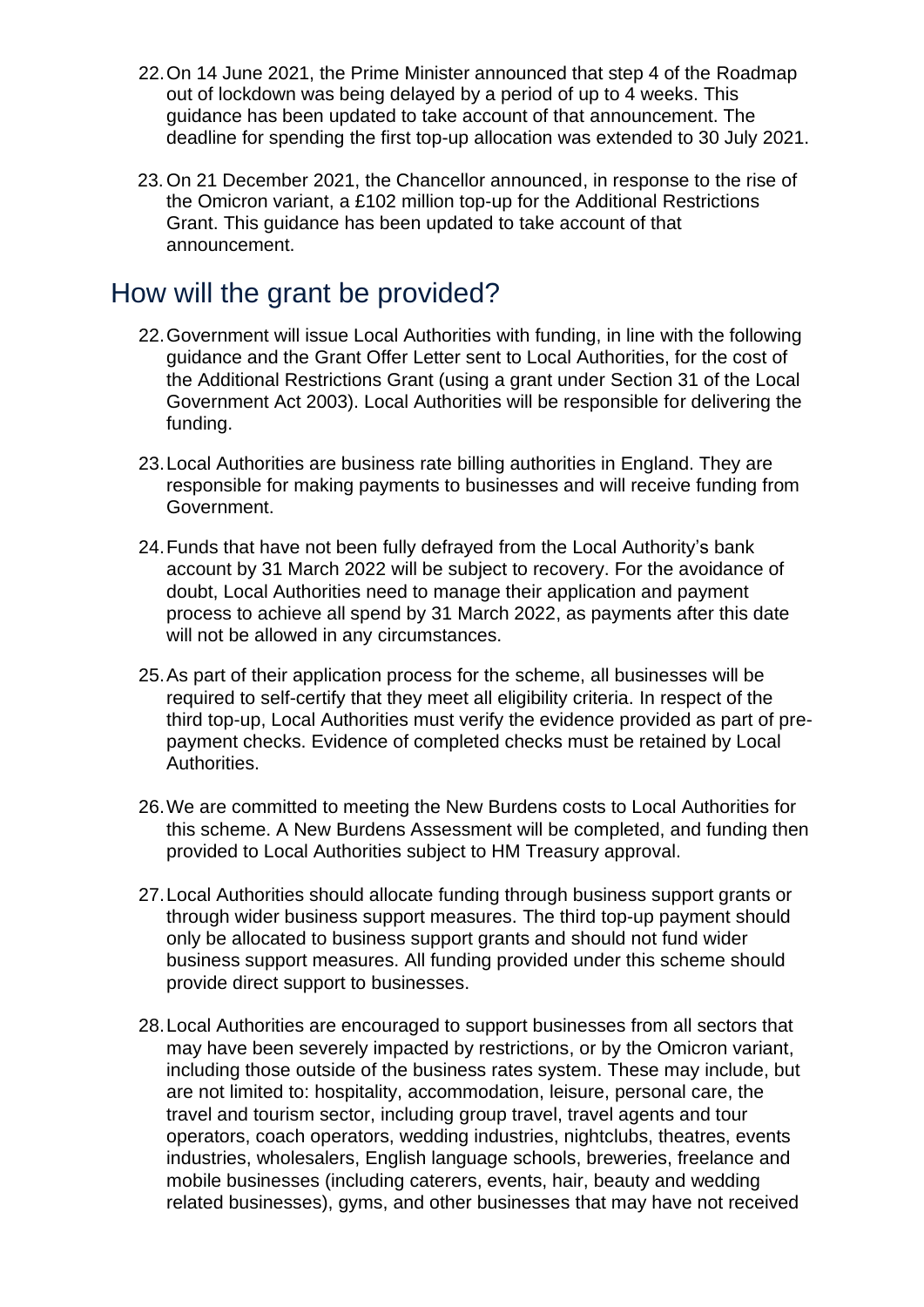other grant funding. There is no restriction on the number of grants a business may receive, subject to subsidy limits.

29.Local Authorities are encouraged to focus their support on:

- In allocating first top-up payment: businesses from all sectors that may have been severely impacted by restrictions but were not eligible for the LRSG and CBLP Grant schemes.
- In allocating the second two top-up payments: businesses from all sectors that may have been severely impacted by restrictions but were not eligible for the Restart Grant scheme, and those sectors that remained closed or were severely impacted by extended restrictions, even if those businesses had already been in receipt of Restart Grants.
- In allocating the third top-up payment: businesses severely impacted by the rise of the Omicron variant, see para 28.

These lists are not directive nor exhaustive, and Local Authorities should continue to issue grants at their discretion, based on local economic needs.

- 30.In taking decisions on the appropriate level of grant, Local Authorities may want to take into account the level of fixed costs of the business, the number of employees the business has, whether it is unable to trade online and the consequent scale of coronavirus losses.
- 31.The grant amounts given to individual businesses will be subject to subsidy allowances.

#### <span id="page-6-0"></span>Exclusions to Additional Restrictions Grant funding

- 31.Businesses that have already received grant payments that equal the maximum permitted levels of subsidy will not be eligible to receive funding.
- 32.For the avoidance of doubt, businesses that are in administration, insolvent or where a striking-off notice has been made, are not eligible for funding under this scheme.
- 33.ARG funding should not be used as a wage support mechanism, for capital projects that do not provide direct business support, or to fund projects whereby Local Authorities are the recipients.

### <span id="page-6-1"></span>Who will receive this funding?

- 34.Previous guidance for the Additional Restrictions Grant indicated that businesses must have been trading before relevant restrictions were introduced in order to be eligible. This is no longer the case. All businesses that are trading and meet other eligibility criteria may apply to receive funding under this scheme. There is no starting date from which businesses must have been trading in order to qualify for grant funding.
- 35.For the purposes of this grant scheme, a business is considered to be trading if it is engaged in business activity. This should be interpreted as carrying on a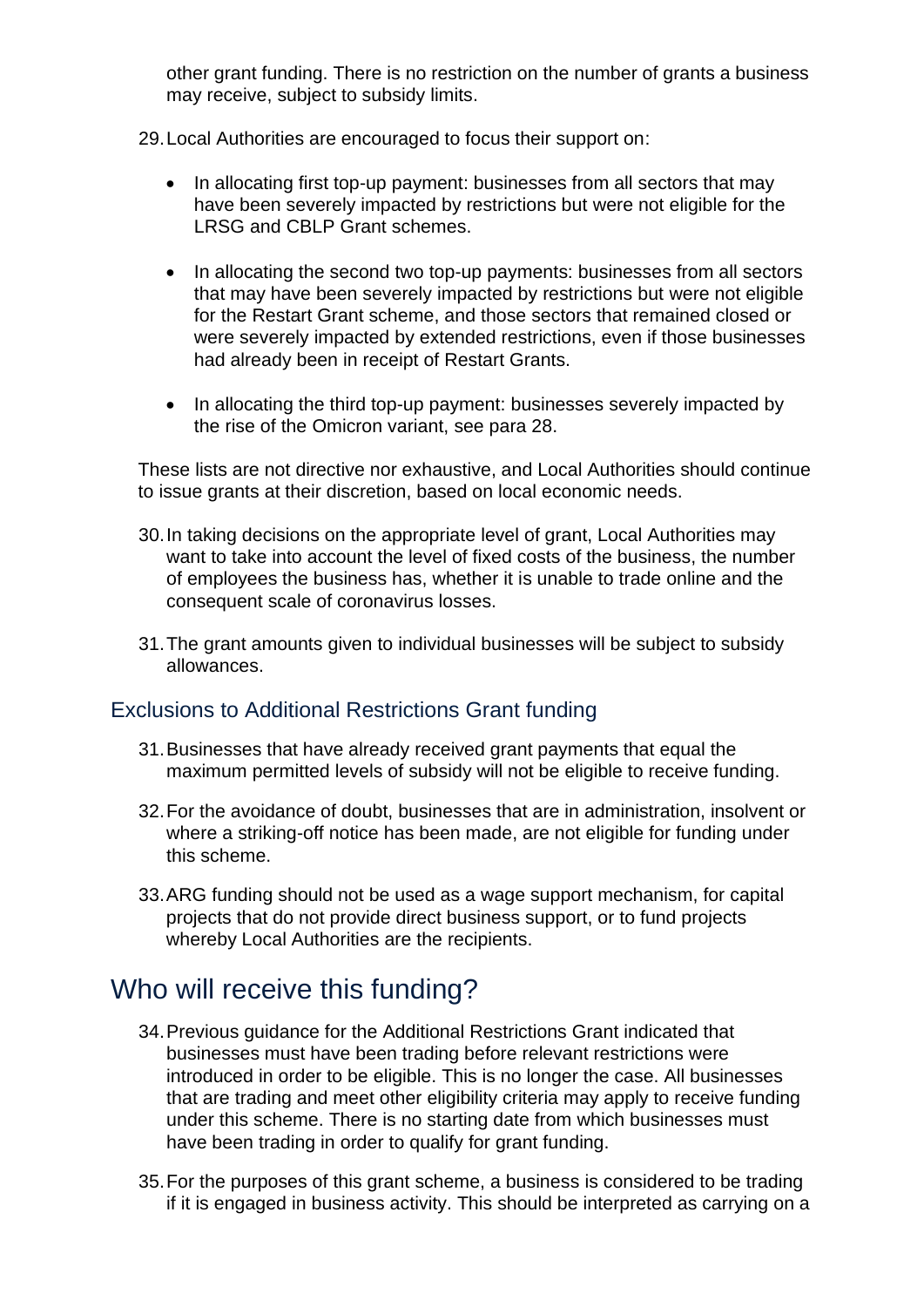trade or profession, or buying and selling goods or services in order to generate turnover. Fully constituted businesses in liquidation, dissolved, struck off or subject to a striking-off notice are not eligible under these conditions.

To help further, some trading indicators are included below that can help assess what can be defined as trading for the purposes of the grant schemes. Indicators that a business is trading are:

- The business continues to trade, including online, via click and collect services etc.
- The business is not in liquidation, dissolved, struck off or subject to a striking-off notice or under notice
- The business is engaged in business activity; managing accounts, preparing for reopening, planning and implementing COVID-safe measures

This list of indicators is not exhaustive and Local Authorities must use their discretion to determine if a business is trading.

- 36.In previous schemes, Local Authorities have been encouraged to utilise an application process. For the avoidance of doubt, applications are now required for all applicants.
- 37.Local Authorities will need to run a new application process for all applicants and must be satisfied that businesses that have previously received related grants under this scheme continue to meet the eligibility criteria for the ARG if further grants are awarded. As a minimum, Local Authorities must hold the following information on all applicants:
	- a. Name of business
	- b. Business Trading Address including postcode
	- c. Unique identifier (preferably Company Reference Number (CRN)) if applicable. If not applicable, VAT Registration Number, Self-Assessment/Partnership Number, National Insurance Number, Unique Taxpayer Reference, Registered Charity Number will also be acceptable)
	- d. High level SIC Code
	- e. Nature of Business
	- f. Date business established
	- g. Number of employees
	- h. Business rate account number (if applicable)
- 38.Local Authorities should make clear to applicants that this data may be shared with BEIS. The BEIS privacy notice, setting out how BEIS will handle personal data across all COVID-19 business grant schemes, can be found here [https://www.gov.uk/government/publications/covid-19-grant-schemes-privacy](https://www.gov.uk/government/publications/covid-19-grant-schemes-privacy-notice/covid-19-grant-schemes-privacy-notice)[notice/covid-19-grant-schemes-privacy-notice.](https://www.gov.uk/government/publications/covid-19-grant-schemes-privacy-notice/covid-19-grant-schemes-privacy-notice)
- 39. In addition, the application process should also enable Local Authorities to carry out the required pre-grant fraud checks (including unique identifier), as well as the minimum data reporting requirements set out in Annex A.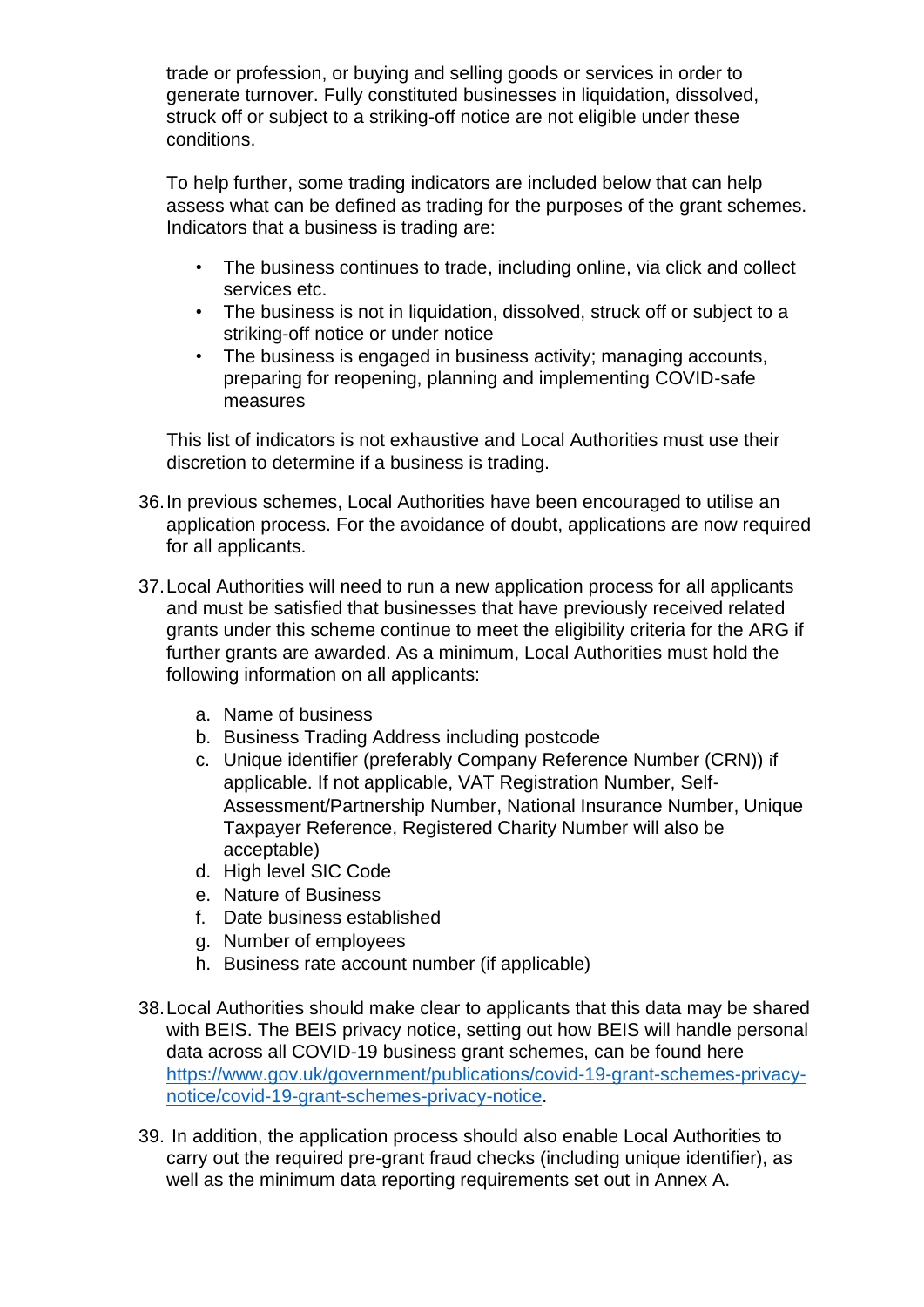- 40.For the initial allocation of ARG, Local Authorities were provided an allocation of £20 per head, unless otherwise negotiated (see paragraph 13).
- 41.For the first top-up of ARG, Local Authorities were provided with a per-head allocation from the £500 million funding available.
- 42.For the second top-up of ARG, Local Authorities who met eligibility criteria (see paragraphs 46- 54) were provided with a per-business allocation from the £425 million funding available.
- 43.For the third top-up of ARG, Local Authorities are eligible for an allocation from the £102 million funding based on a per-business calculation.
- 44.The Local Authority must write or email to the business, stating that by accepting the grant payment, the business confirms that they are eligible for the grant schemes. This includes where Local Authorities already have bank details for businesses and are in a position to send out funding immediately, or where the Local Authority is sending a cheque to a business.
- 45.Businesses will need to notify their Local Authority if they no longer meet the eligibility criteria for additional grants (for example, if they become insolvent or have maximised subsidy allowances).

#### <span id="page-8-0"></span>Accessing the second-top up

- 46.Local Authorities had until 30 July 2021 to meet all necessary conditions and prove that they had spent or made a validated attempt to spend 100% of their first two ARG allocations combined.
- 47.For the avoidance of doubt, spend was defined as all funding defrayed or where there has been a validated attempt to defray the funding. For example, a validated attempt may be where bounce-backs of payments have occurred because businesses have provided the wrong account details.
- 48.The Local Authority, Combined Authority, Growth Hub, or other third party or intermediary responsible for distributing the grant funding to businesses should have evidence there has been a validated attempt to defray the funding before 30 July 2021. For example, if Local Authorities intend to use the funding for business support activity and have therefore transferred the funding to the relevant Growth Hub or Combined Authority, that organisation must have made a validated attempt to defray the funding to businesses. Transferring funding to an intermediary or third party is not considered spend or a validated attempt.
- 49.For spend to be considered as a validated attempt, the payment must be in the financial system, meaning the processing of the payment is underway.
- 50.Below are some examples that would be considered within scope of a 'validated attempt':
	- Where a payment has been made to an incorrect bank account and has been rejected; the grant can be classed as a validated attempt as long as a further attempt to pay will be made immediately upon discovering the error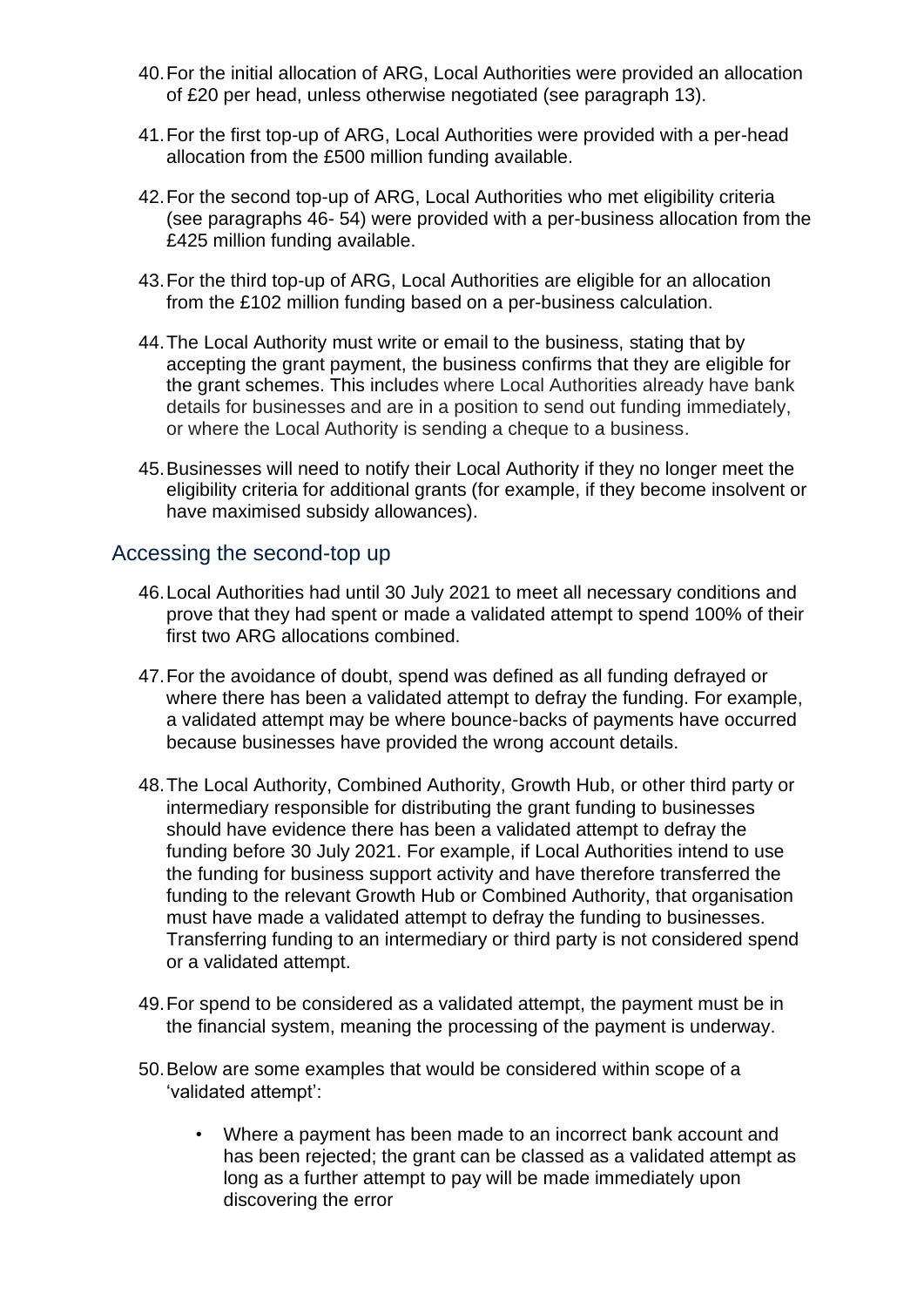- Where an application has been approved and the payment has been made, but due to a technical error the payment did not process, this can be classed as a validated attempt as long as payment was made on discovery of the error
- Where a payment has been processed, but is on hold by the bank, due to verification checks being undertaken, this can be classed as a validated attempt to make payment
- Where a contract has already been signed to provide a service (prior to the date of this guidance being updated on 15 April 2021) such as for business support activity, even if that funding is not yet spent.
- 51.Below are some examples that would not be considered in scope of a 'validated attempt':
	- If the grant funding application has been received but has not been approved and passed to pay
	- If the grant funding application has been received and approved, but not passed to pay
	- The grant application being sent to the finance team to process without further action being taken, as per paragraph 49
	- Funding allocated but where there is no contract to provide business support after 30 July 2021
	- Transferring funds to a different cost code or a third-party account, where no contract has already been signed to provide a service (prior to the date of this guidance being updated on 15 April 2021), such as for business support activity.
- 52.Local Authorities were asked to provide evidence of their spending and validated attempts to spend their ARG allocations. This should include both:
	- a. A screenshot from the Local Authorities' finance system showing 100% of the current cumulative ARG allocation having been spent;
	- b. A letter signed by the Finance Director confirming conditions have been met to release the ARG top-up payment.
- 53.Funding was provided from 1 April 2021 on a per-business basis to ensure that Local Authorities can target funding fairly and directly at business support.
- 54.Where a Combined Authority received ARG allocations on behalf of Local Authorities, the Combined Authority was required to evidence that they and the constituent Local Authorities met the conditions outlined in paragraphs 46 to 51 in order to access the £425 million top-up.

# <span id="page-9-0"></span>Will grants be subject to tax?

- 53.Grant income received by a business is taxable. The Additional Restrictions Grant will need to be included as income in the tax return of the business.
- 54.Only businesses which make an overall profit once grant income is included will be subiect to tax.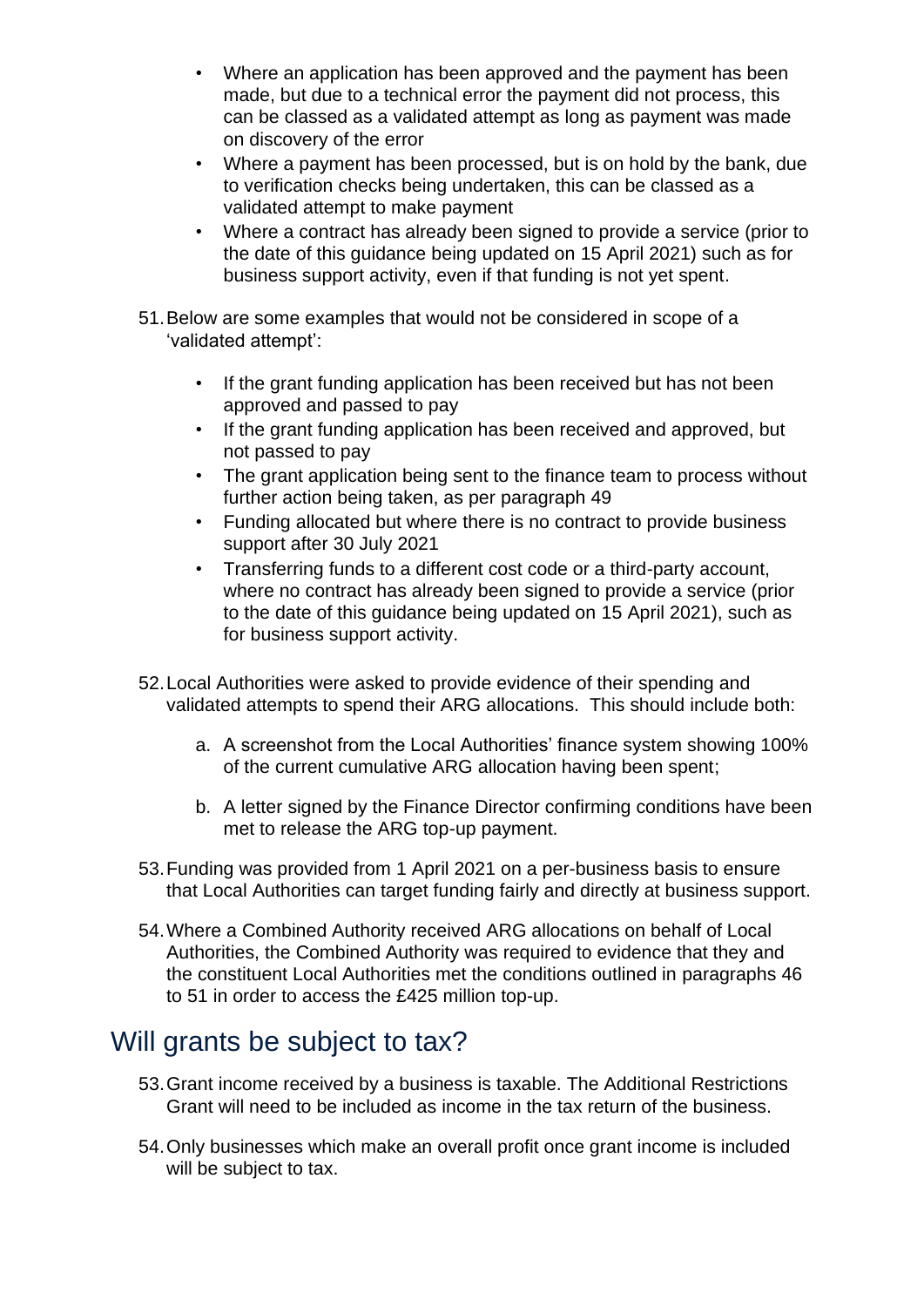55.Payments made to businesses before 5 April 2021 will fall into the 2020/21 tax year. Unincorporated businesses will be taxed when they receive the grant income.

# <span id="page-10-0"></span>Managing the risk of fraud and payments in error

- 56.The Government will not accept deliberate manipulation and fraud. Any business caught falsifying their records to gain additional grant money will face prosecution and any funding issued will be recovered, as may any grants paid in error.
- 57. Local Authorities must continue to ensure the safe administration of grants and that appropriate measures are put in place to mitigate against the increased risks of both fraud and payment error. In this respect, grant administrators should supplement existing controls with digital tools to support efficient, appropriate and accurate grants awards.
- 58.For the avoidance of doubt, Local Authorities are required to undertake prepayment checks for all payments. These checks are required to be undertaken before any payments are issued to businesses and Local Authorities should retain evidence of such. This requirement is not limited to new applicants and should look at both the company and the company's bank account.

#### <span id="page-10-1"></span>Company check

- 59.The Government Grants Management Function have waived the annual fee and made their digital due-diligence tool, Spotlight, available to Local Authorities to support the administration of COVID-19 business grants until 31 March 2022. Use of Spotlight (or an equivalent tool) for enhanced checks to support pre-award due diligence is required. Evidence of Spotlight checks undertaken needs to be retained by Local Authorities for audit purposes.
- 60.Spotlight complements existing pre-award due-diligence checks and highlights areas of risk to inform grant-making decisions, through fundamental (basic) due diligence checks. In particular, Spotlight can quickly and easily flag where organisations have recently become inactive to support authorities review the ongoing viability of recipients prior to making awards.
- 61.Spotlight can also provide enhanced due diligence, through a paid-for service, and grant administrators are encouraged to consider the benefits of enhanced due diligence. Local Authorities should discuss their digital tool requirements with the Government Grants Management Function at: [spotlight](mailto:spotlight-localauthority@cabinetoffice.gov.uk)[localauthority@cabinetoffice.gov.uk.](mailto:spotlight-localauthority@cabinetoffice.gov.uk)

#### <span id="page-10-2"></span>Bank account check

- 62. Grant payments should only be made to UK bank accounts.
- 63.The Government Counter Fraud Function has worked in partnership with Experian to introduce two new complementary products to assist public bodies in addressing residual fraud risks when dispersing funds for the COVID-19 financial support schemes by addressing their residual fraud risks. These tools will allow Local Authorities to:
- (a) verify the bank accounts of companies in receipt of these business grants; and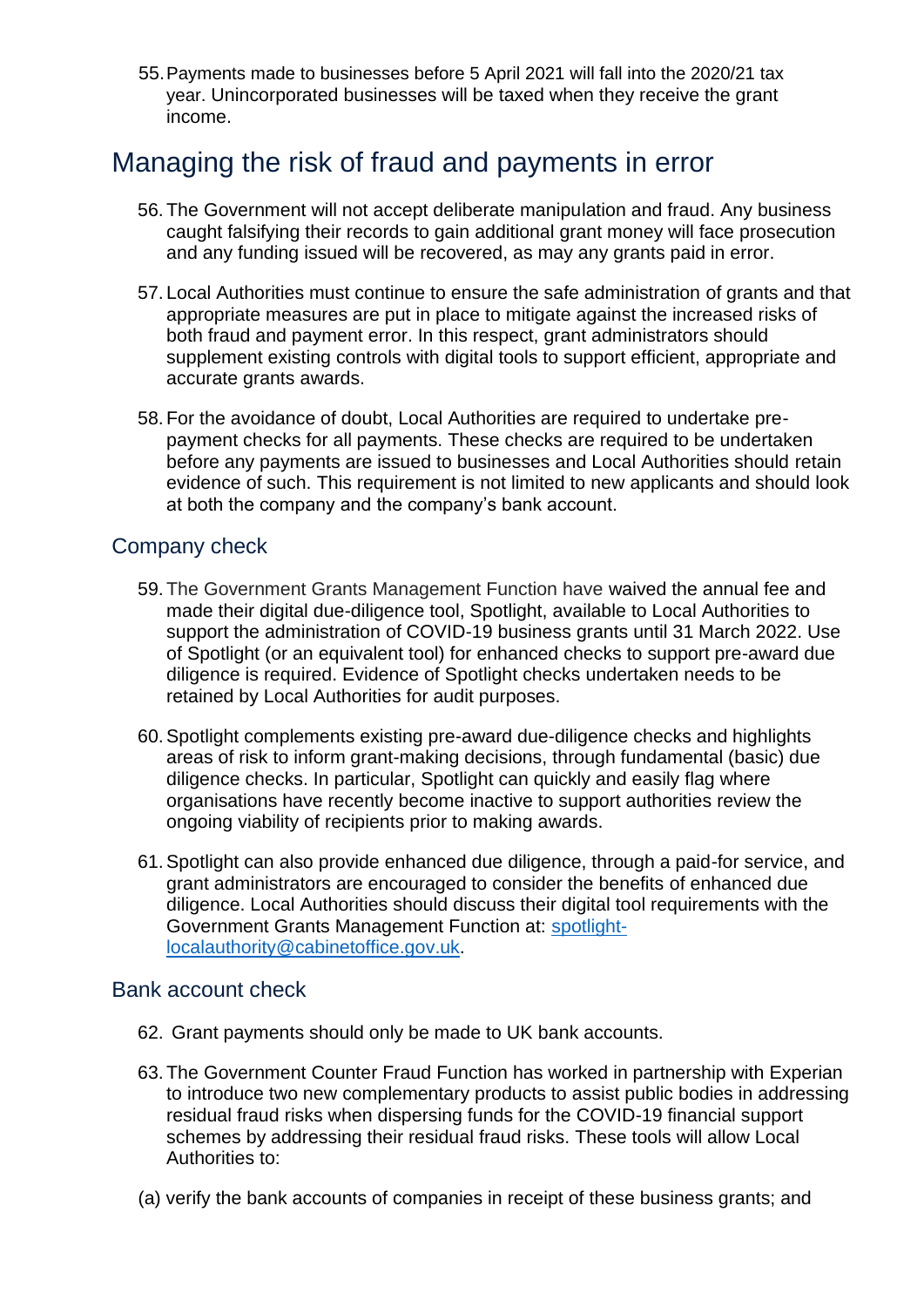- (b) provide insight into whether the company was trading at the relevant date for these grants.
- 64.These tools are available via the National Fraud Initiative (NFI) and can be used for both pre- and post-payment checks. They apply to both registered companies (at Companies House) and unregistered companies such as sole traders. For further information and to access the tools, please email [helpdesk@nfi.gov.uk.](mailto:helpdesk@nfi.gov.uk)
- 65. Local Authorities can utilise the following tools (or equivalent) to undertake the required company and bank account pre-payment checks: Companies House, Experian (either directly or NFI tool), NAFN, Mint, Cifas, TransUnion "call" validate tool, Equifax Equip "report" tool, Spotlight, rent/mortgage statement or lease agreement, utility bills, building and content insurance premiums.
- 66.The Bank Account Verification Tool is widely available to Local Authorities, and we would recommend use of the tool to mitigate the risk of business impersonation fraud.

#### <span id="page-11-0"></span>Pre- and post-event assurance

- 67.All Local Authorities are required to follow this guidance and conduct activity to provide assurance that all grants have been paid out in line with the eligibility and subsidy allowance conditions for these schemes.
- 68.The general principle applies that Local Authorities are responsible and accountable for the lawful use of funds under Section 151 of the Local Government Act 1972. The Section 151 Officer within the Local Authority is required to exercise their duties in line with the Chartered Institute of Public Finance and Accountancy (CIPFA) guidance, ensuring their oversight of the proper administration of financial affairs within the Local Authority, including these grants.
- 69.Any undispersed funding or funds outside the scope of the scheme criteria will need to be returned to BEIS in full within 30 days of the completion of the reconciliation exercise.
- 70. Local Authorities must be satisfied that all subsidy allowance conditions have been fully complied with when making grant payments. LAs are recommended to seek their own advice on subsidy control compliance. LAs should assure themselves in respect of awards made and retain appropriate evidence in support.
- 71.To deliver the assurance requirement, Local Authorities must have pre- and postpayment assurance processes in place for this grant scheme to assure all grants issued and must retain evidence of such. Local Authorities must ensure these processes are in place as soon as possible. The process must cover the minimum two pre-payment checks (company and bank account) for grants to be paid, but also the post-payment assurance checking regime that the Local Authority will introduce to identify irregular payments. The Spotlight tool includes the functionality to add schemes pre- or post-award.
- 72.Assurance Guidance is issued by the Secretary of State for Business, Energy and Industrial Strategy to Local Authorities in England and applies to assurance on all COVID–19 Business Support Grant schemes. Local Authorities should operate in line with the published Assurance Guidance V4 [link].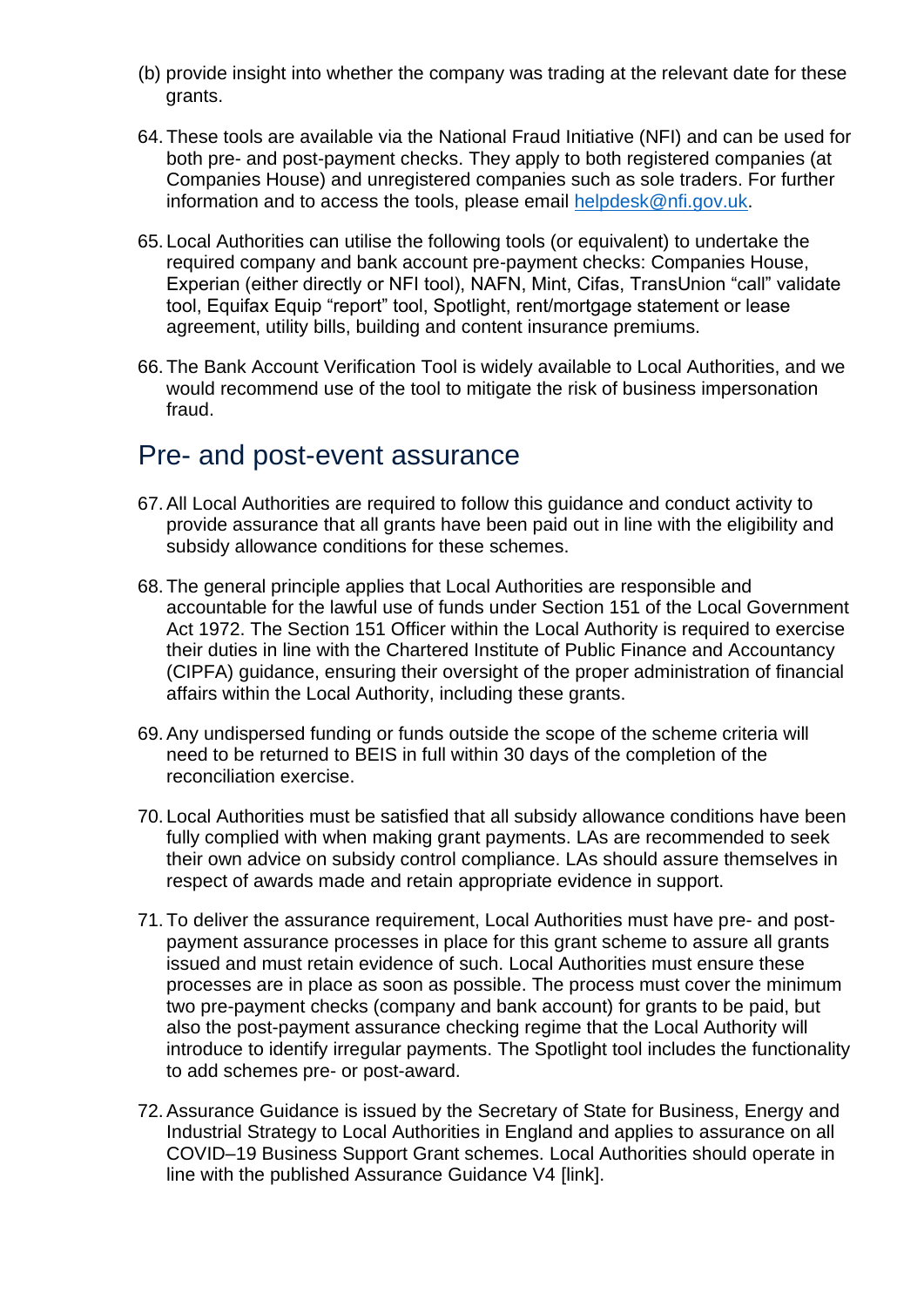73.Where checks discover that payments have been made in error or have been claimed as a result of fraud, any initial recovery action will need to be undertaken by the Local Authority who should operate in line with the published Debt Recovery Guidance V4 [link].

# <span id="page-12-0"></span>Monitoring and reporting requirements

- 74. Local Authorities must retain necessary data and BEIS will undertake regular data collection exercises with the input of Local Authorities. This reporting enables accurate monitoring, evaluation, and assurance of business support grant payments. LAs should retain evidence of all grant awards made, payments issued and assurance steps undertaken.
- 75.Further details on data collection requirements are outlined in Annex B.
- 76.To assist in fraud prevention and recovery it is recommended Local Authorities include the name of the grant (ARG) and Local Authority code as part of the payment reference when making a payment to a business.
- 77. If Local Authorities detect *any* fraud that is attempted or actual, whether it is local, or organised, large scale, systematic or crosses Local Authority boundaries then they must report it in real time to the dedicated inbox at NAFN National Anti-Fraud Network [\(intel@nafn.gov.uk\)](mailto:intel@nafn.gov.uk). This is so Government can build up a full picture of what is going on and get vital information and alerts back to Local Authorities in real time, this also feeds into the wider intelligence network on counter fraud within Grants.
- 78. If a case is categorised as organised, large scale, systematic or crosses Local Authority boundaries by NAFN, they will pass the case to NATIS who investigate serious and organised fraud on behalf of BEIS.
- 79. Local Authorities may be contacted for further information to assist with lines of enquiry being pursued.
- 80. NATIS may determine that the case is not something they could pursue and will return it to the Local Authority making the original referral. In these cases, the LA should try and secure repayment from the debtor through all reasonable and practicable steps.
- 81.Where a Local Authority is taking the lead in investigating fraudulent activity where the attempted or suspected fraud is local (rather than organised, large scale, systematic or crosses Local Authority boundaries), they are expected to instigate the recovery of the grant themselves. If a referral is made to NAFN for consideration of investigation, where the Local Authority does not have the resources to investigate, then any attempts that have been made to recover funds, should be included in the referral to NAFN. Local Authorities may wish to pursue referral of the case to local police, however this is at their discretion.
- 82.A referral should still be made to NAFN where a Local Authority is investigating a suspected or actual fraud to enable NAFN/NATIS to interrogate their systems to identify any links to other cases and to identify possible links to organised crime groups.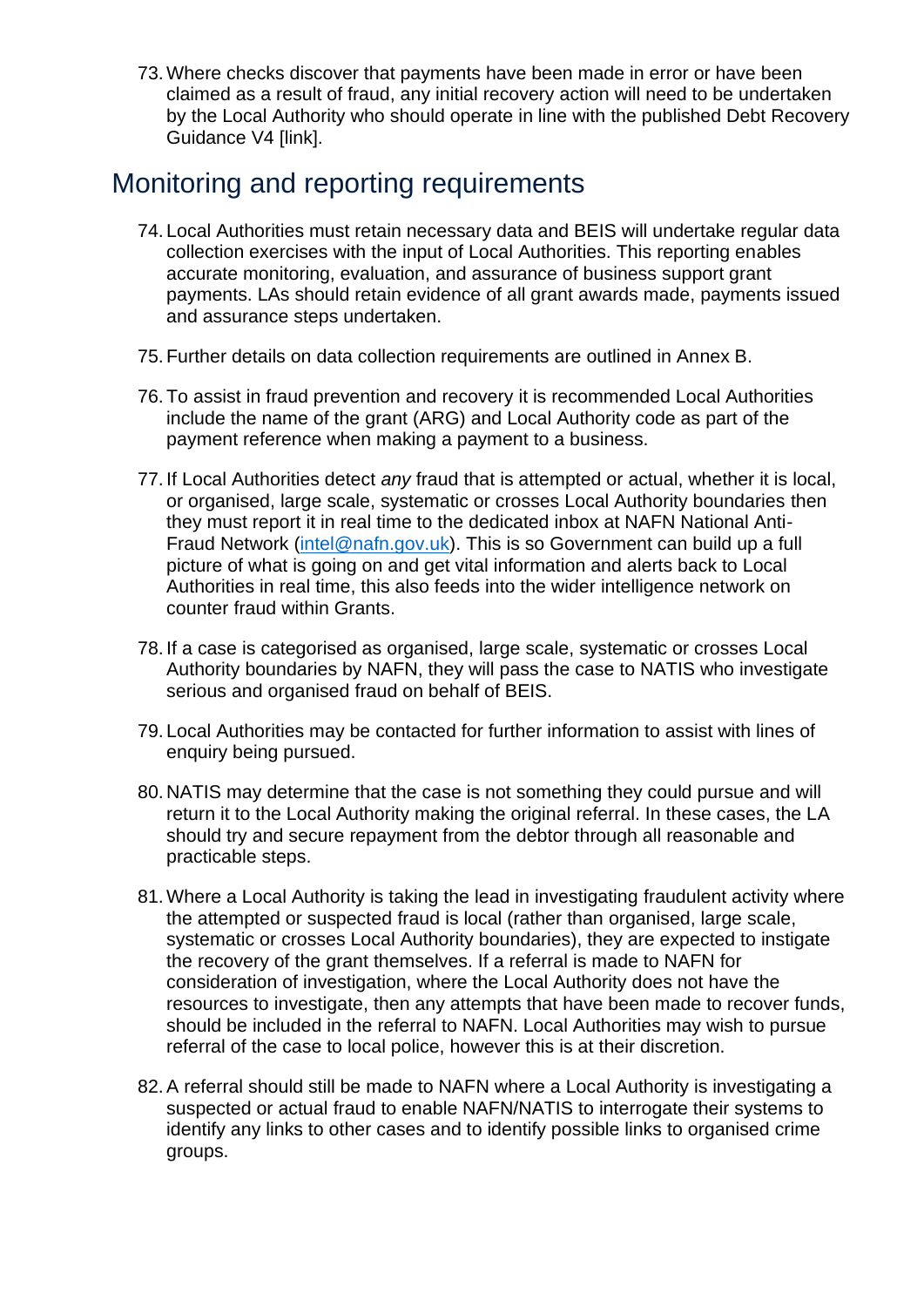# <span id="page-13-0"></span>COVID-19 business grant subsidy allowance

83.The EU State aid rules no longer apply to subsidies granted in the UK following the end of the transition period, which ended on 31 December 2020. This does not impact the limited circumstances in which State aid rules still apply under the Withdrawal Agreement, specifically Article 10 of the Northern Ireland Protocol. However, in the vast majority of cases this will not apply. The United Kingdom remains bound by its international commitments, including subsidy obligations set out in the Trade and Cooperation Agreement (TCA) with the EU. BEIS Guidance for public authorities explaining the subsidies chapter of the TCA, World Trade Organisation rules on subsidies, and other international commitments can be found here: [https://www.gov.uk/government/publications/complying-with-the-uks](https://www.gov.uk/government/publications/complying-with-the-uks-international-obligations-on-subsidy-control-guidance-for-public-authorities)[international-obligations-on-subsidy-control-guidance-for-public-authorities.](https://www.gov.uk/government/publications/complying-with-the-uks-international-obligations-on-subsidy-control-guidance-for-public-authorities)

<span id="page-13-1"></span>COVID-19 business grants subsidy allowances provided on the basis of the **TCA** 

- 84.The below scheme rules should be applied to applicants at the level of economic actor, which is defined as an entity or a group of entities constituting a single economic entity regardless of its legal status, that is engaged in an economic activity by offering goods or services on a market.
- 85.There are three subsidy allowances for the COVID-19 Business Grant Schemes set out below: Small Amounts of Financial Assistance Allowance, the COVID-19 Business Grant Allowance and the COVID-19 Business Grant Special Allowance. For grants in scope of the Northern Ireland Protocol, please see paragraphs 94 to 96 below.
- 86.We have concluded that the COVID-19 Business Grant Allowance and the COVID-19 Business Grant Special Allowance are compatible with the principles set out in Article 366 of the TCA and are targeted, proportionate, and effective in order to remedy difficulties caused by the COVID-19 pandemic for the purposes of Article 364(3). These two allowances constitute subsidy schemes for the purposes of Article 373(4) of the TCA and the transparency requirements at Article 369 of the TCA. Local Authorities will still need to consider their own transparency obligations in relation to individual award (see paragraph 92 below).

#### Small Amounts of Financial Assistance Allowance

87.Grants may be paid in accordance with Article 364(4) of the TCA, which enables an applicant to receive up to a maximum level of subsidy without engaging Chapter 3 of the TCA. This allowance is up to 325,000 Special Drawing Rights, to a single economic actor over a rolling period of three fiscal years (the "**Relevant Period**"), which is the equivalent of £335,000 as at 2 March 2021<sup>1</sup>. When calculating the amount of subsidy an applicant has received under Article 364(4) of the TCA in a Relevant Period, a local authority should have regard to any subsidy given under Article 364(4) and any subsidy given under Commission Regulation (EU) No 1407/2013 (the **De Minimis Regulation**). An applicant may elect not to receive grants under the Small Amounts of Financial Assistance Allowance and instead receive grants only using the below allowances available under this scheme.

<sup>1. &</sup>lt;sup>1</sup> The Special Drawing Right calculator here can be used to calculate the exchange rate on the day the subsidy is awarded: [https://coinmill.com/SDR\\_calculator.html](https://coinmill.com/SDR_calculator.html)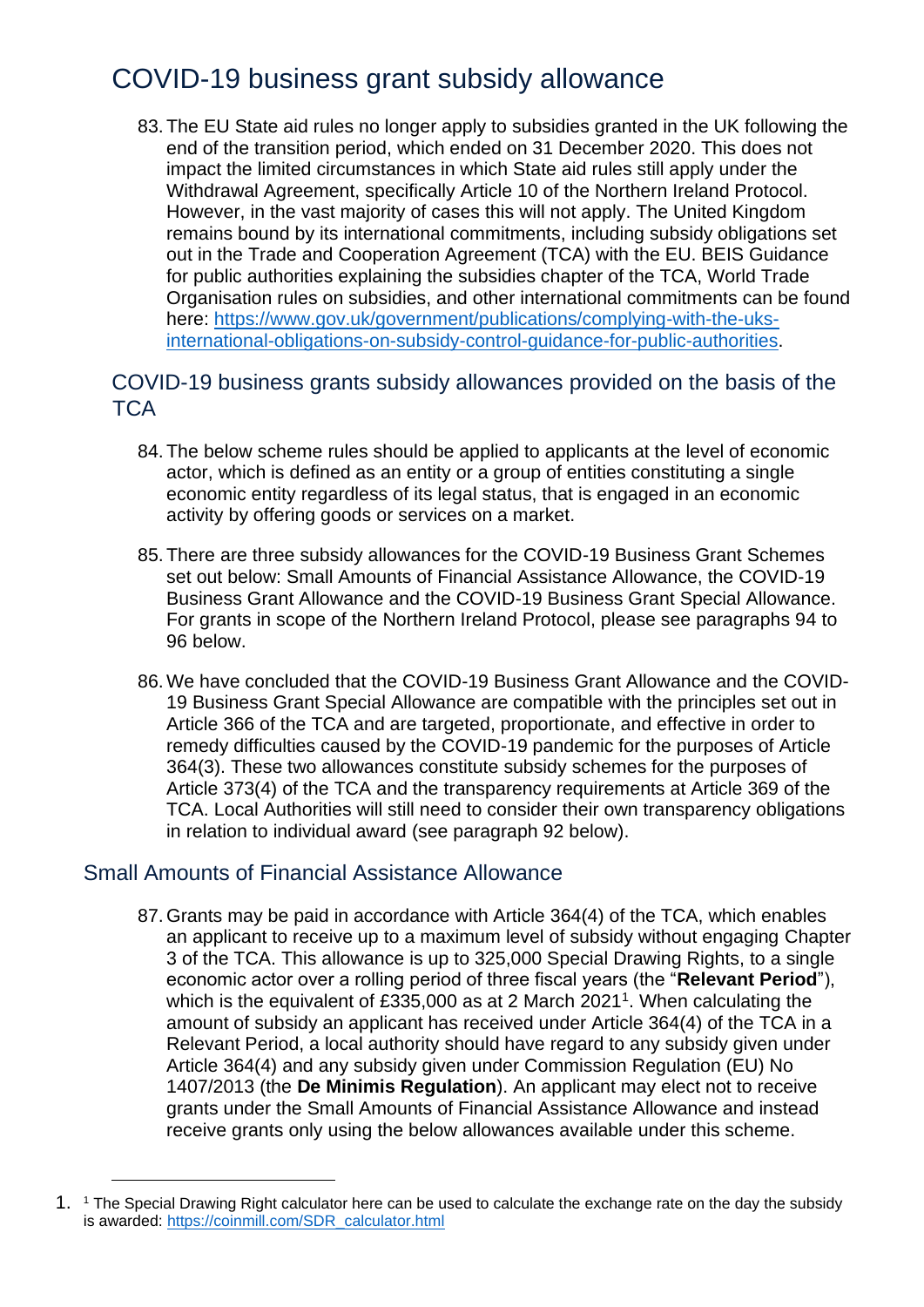#### <span id="page-14-0"></span>COVID-19 Business Grant Allowance

88.Where the Small Amounts of Financial Assistance Allowance has been reached or an applicant has elected not to receive a grant under this allowance, grants may be paid in compliance with the Principles set out in Article 366 of the TCA and in compliance with Article 364(3) of the TCA under the COVID-19 Business Grant Allowance (subsidies granted on a temporary basis to respond to a national or global economic emergency). For the purposes of the COVID-19 Business Grant Schemes, this allowance is £1,900,000 per single economic actor. This allowance includes any grants previously received under other COVID-19 Business Grant Schemes using the COVID-19 Business Grant Allowance and any State aid previously received under Section 3.1 of the European Commission's Temporary Framework across any other UK scheme. This may be combined with the Small Amounts of Financial Assistance Allowance to equal £2,235,000 (subject to the exact amount applicable under the Small Amounts of Financial Assistance Allowance using the Special Drawing Right calculator, and any other support an applicant has received under the Small Amounts of Financial Assistance Allowance in the Relevant Period).

#### <span id="page-14-1"></span>COVID-19 Business Grant Special Allowance

- 89.Where an applicant has reached its limit under the Small Amounts of Financial Assistance Allowance and COVID-19 Business Grant Allowance, it may be able to access a further allowance of funding under the COVID-19 Business Grant Schemes of up to £10,000,000 per single economic actor, provided the following conditions are met:
- a. The Special Allowance covers only the applicant's uncovered fixed costs incurred during the period between 1 March 2020 and the date of application, including such costs incurred in any part of that period ('eligible period');
- b. Applicants must demonstrate a decline in turnover during the eligible period of at least 30% compared to the same period in 2019. The calculation of losses will be based on audited accounts or official statutory accounts filed at Companies House, or approved accounts submitted to HMRC which includes information on the applicant's profit and loss;
- c. 'Uncovered fixed costs' means fixed costs not otherwise covered by profit, insurance or other subsidies;
- d. The grant payment must not exceed 70% of the applicant's uncovered fixed costs, except for micro and small enterprises (for the purposes of this scheme defined as less than 50 employees and less than £9,000,000 of annual turnover and/or annual balance sheet), where the grant payment must not exceed 90% of the uncovered fixed costs;
- e. Grant payments under this allowance must not exceed £10,000,000 per single economic actor. This allowance includes any subsidies previously received in accordance with Section 3.12 of the European Commission's Temporary Framework or previously received under the COVID-19 Business Grant Schemes using this COVID-19 Business Grant Special Allowance; all figures used must be gross, that is, before any deduction of tax or other charge;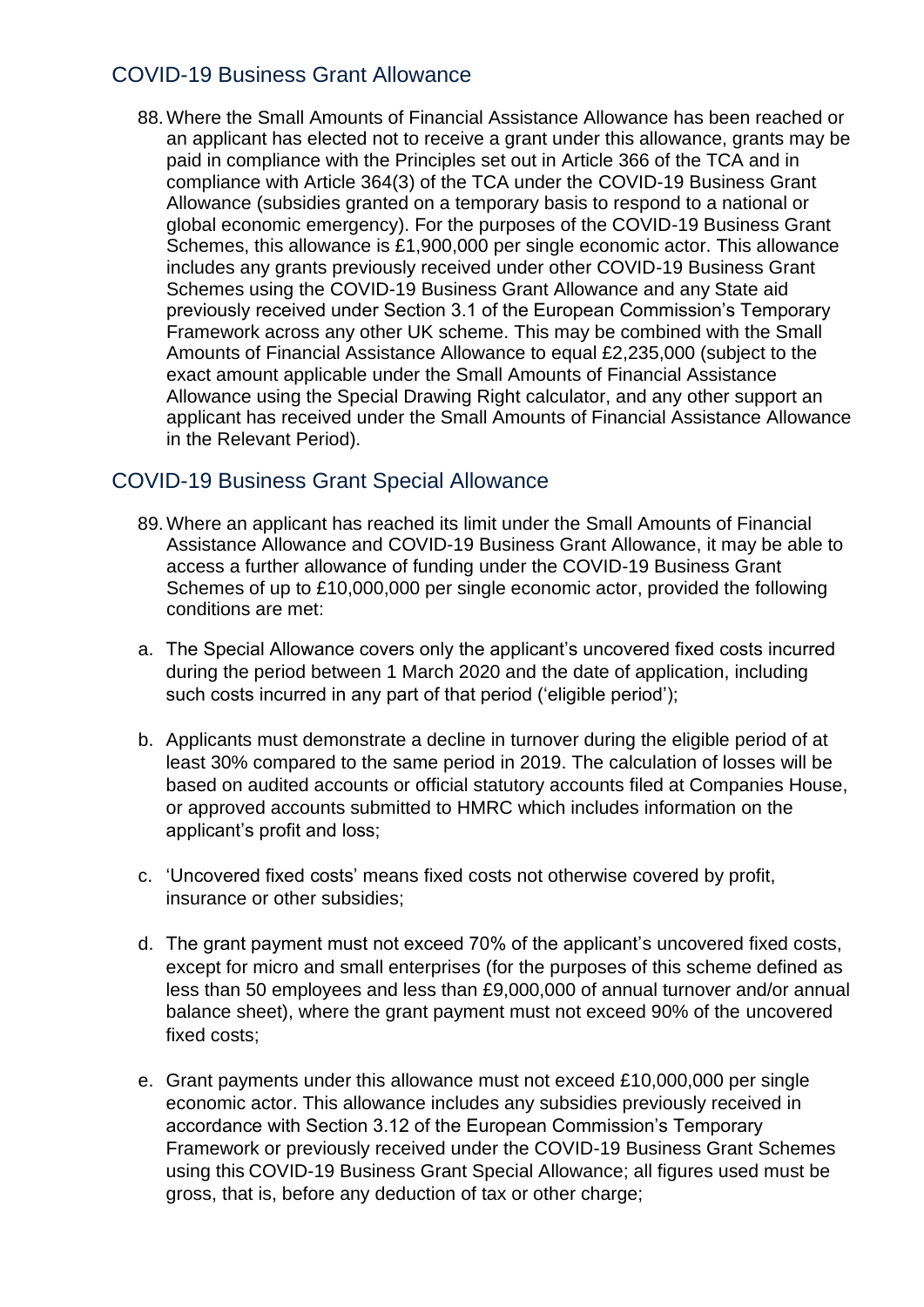- f. Grants provided under this allowance shall not be cumulated with other subsidies for the same costs.
- 90.An applicant must be able to provide the necessary documentation to demonstrate it is eligible for funding under this COVID-19 Business Grant Special Allowance. Local Authorities must first verify that an applicant can meet all the criteria set out under this allowance before providing further funding under this allowance.
- 91.Grants provided in excess of the Small Amounts of Financial Assistance Allowance may not be granted to applicants that were defined as an 'undertaking in difficulty' (as defined in Annex C below) on 31 December 2019. In derogation to the above, grants can be granted to micro or small enterprises (as defined above) that were already in difficulty on 31 December 2019 provided that they are not subject to collective insolvency proceedings.
- 92. Local Authorities must ensure the remaining applicable provisions of the subsidies chapter of the TCA are complied with. In particular, the transparency obligations under Article 369. The transparency database can be found at [https://manageuksubsidies.beis.gov.uk/.](https://manageuksubsidies.beis.gov.uk/) All schemes and individual awards over £500,000 must be uploaded within six months of being granted. Any ad hoc awards of at least 325,000 Special Drawing Rights over three years to an individual beneficiary must also be uploaded within six months of being granted. For access to and any further questions on the database, please contact the BEIS subsidy control team at [subsidycontrol@beis.gov.uk.](mailto:subsidycontrol@beis.gov.uk)
- 93.For the avoidance of doubt, grants under the Small Amounts of Financial Assistance Allowance, the COVID-19 Business Grant Allowance and the COVID-19 Business Grant Special Allowance may be combined for a potential total allowance of £12,235,000 (taking into account all grants previously received under the COVID-19 business grants schemes and subject to the exact amount applicable under the Small Amounts of Financial Assistance Allowance using the Special Drawing Right calculator and the three fiscal year period applicable to the Small Amounts of Financial Assistance Allowance).

#### <span id="page-15-0"></span>Article 10 of the Northern Ireland Protocol

- 94.Grants in scope of Article 10 of the Northern Ireland Protocol remain subject to EU State aid rules, following the end of the Transition Period which ended on 31 December 2020. Article 10 provides that EU State aid rules will continue to apply to the UK in respect of measures which affect trade in goods and electricity between Northern Ireland and the European Union.
- 95. In assessing whether Article 10 may apply, Local Authorities are directed to Section 7 of the technical BEIS Guidance which covers the practical application of Article 10. Local Authorities applying Article 10 must follow Section 7 of the technical BEIS Guidance.
- 96.Where a Local Authority grant falls within scope of Article 10 of the Northern Ireland Protocol, then a Local Authority cannot rely on the Small Amounts of Financial Assistance Allowance. Instead a Local Authority must see if the grant can be awarded under the De Minimis Regulation which allows for up to 200,000 euros of subsidy to be given to an undertaking in a rolling three year fiscal period. If a grant falls within scope of the Northern Ireland Protocol and the De Minimis Regulation cannot be relied upon, then the Local Authority will need to satisfy itself there is another legal route to award the grant in compliance with EU State aid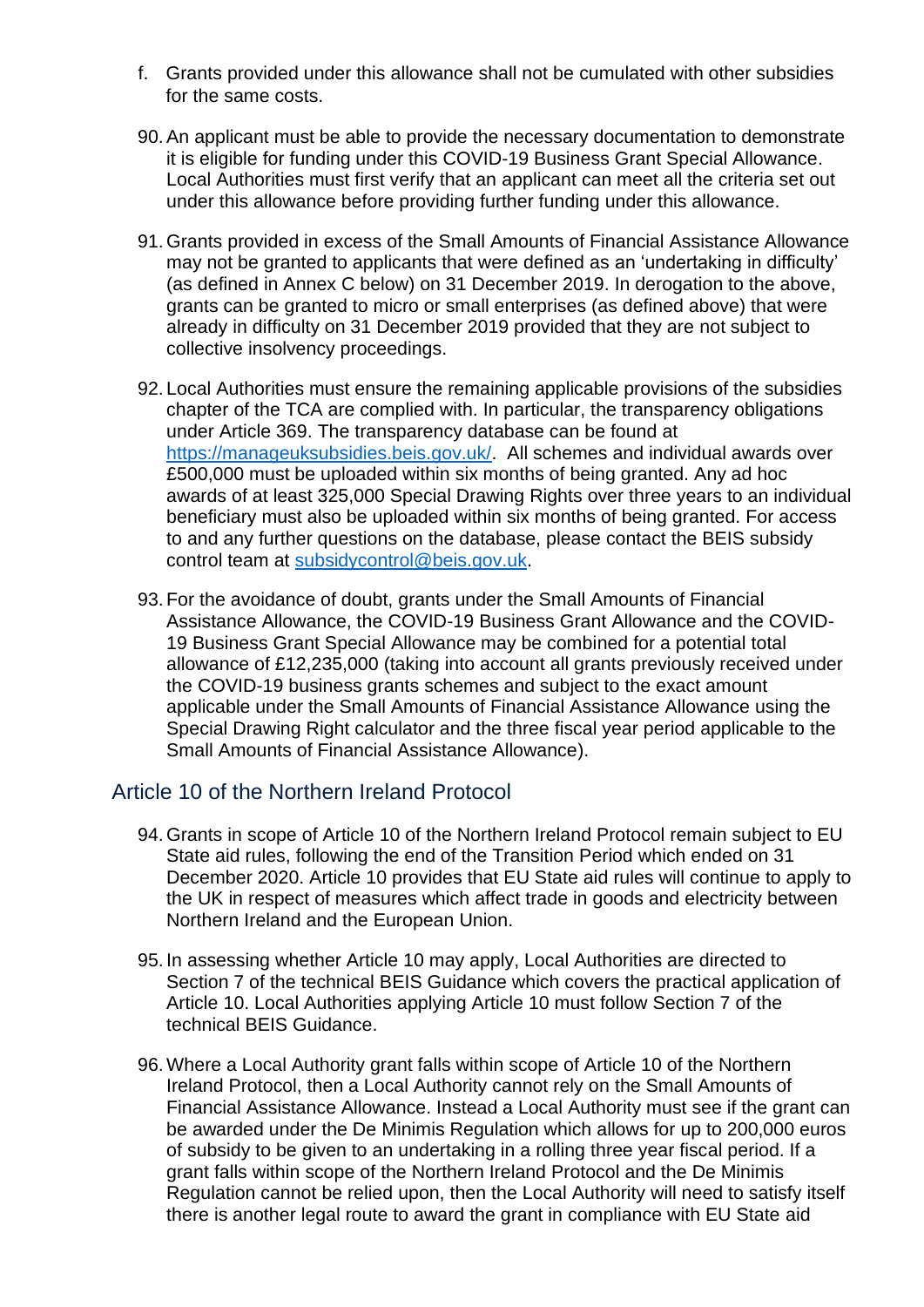Rules. For example, the grants may be given under the European Commission's Temporary Framework<sup>2</sup>.

# <span id="page-16-0"></span>**General**

97.BEIS may vary the terms of these schemes or suspend or close the schemes with immediate effect, without notice and at any time, and requiring that undispersed funds are returned to BEIS within 30 days.

<sup>2</sup> The UK Temporary Framework for State aid for COVID-19 responses currently expires on 31 December 2021. A decision on approval of extension of the UK scheme from the Commission is pending at the time of writing.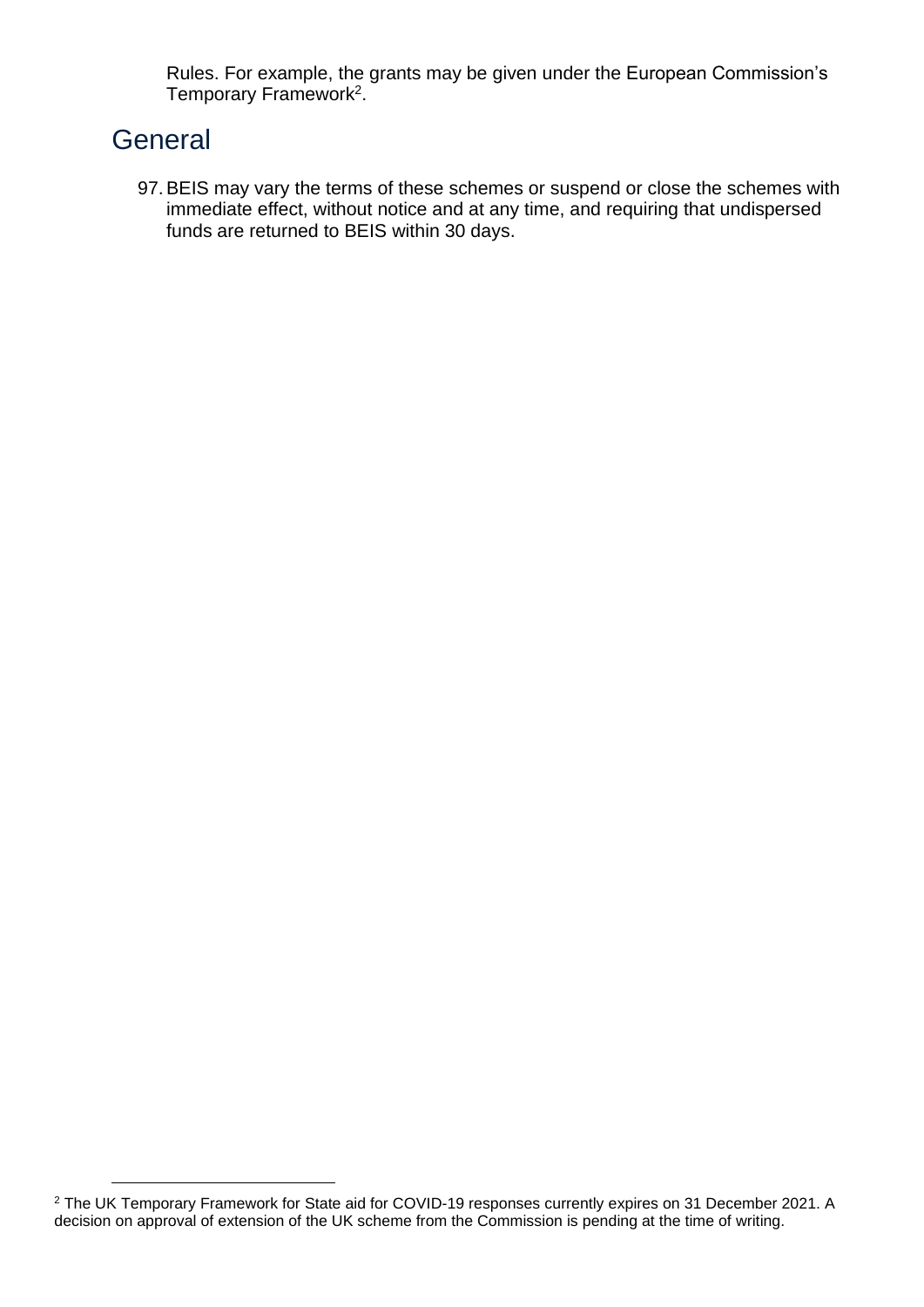# Annex A – Data reporting

- <span id="page-17-0"></span>1. As part of the Post Payment reporting process, Local Authorities will be required to report to the Department on the grant fund and to adhere to data reporting requirements. This will include reporting to BEIS progress in making payments to eligible rate paying businesses, and detailed information of grants awarded.
- 2. Local Authorities are required to collect information from businesses receiving these grant payments and will be required to account for how the funding has been spent. Grant recipients should also be advised that they may be contacted for research purposes, and that their data will be shared with BEIS for research and evaluation purposes. The list below sets out the minimum information requested from Local Authorities to be reported for the Additional Restrictions Grant:
	- a. Business Rate Payer name
	- b. Hereditament address
	- c. Ratepayer email address
	- d. Size of business the grant relates to
	- e. Sector
	- f. Unique identifier (preferably Company Reference Number)
	- g. Grant awarded
	- h. Amount of grant paid
	- i. Date grant paid
	- j. Grant name
- 3. Local Authorities will need to ensure they have appropriate data protection arrangements in line with the General Data Protection Regulation (GDPR) and the Data Protection Act 2018. Local Authorities should make clear to applicants that this data may be shared with BEIS. The BEIS privacy notice, setting out how BEIS will handle personal data across all COVID-19 grant schemes, can be found here [https://www.gov.uk/government/publications/covid-19-grant-schemes-privacy](https://www.gov.uk/government/publications/covid-19-grant-schemes-privacy-notice/covid-19-grant-schemes-privacy-notice)[notice/covid-19-grant-schemes-privacy-notice.](https://www.gov.uk/government/publications/covid-19-grant-schemes-privacy-notice/covid-19-grant-schemes-privacy-notice) Data may be shared with other enforcement agencies for the prevention and detection of crime.
- 4. In requesting detailed information of grants awarded, we will reduce the number of submissions that Local Authorities will be asked to make, for example this data will allow us to report by Parliamentary constituency in addition to Local Authority. Grant data should be submitted using the Data Management System reporting system. Grant data will be requested on a fortnightly basis.
- 5. Further details of the data submission process, including login details, supporting material, guidance on the data submission timings and process, guidance on the use of the system, example spreadsheets, definition of terms, and applicable training is available to Local Authorities. Local Authorities can contact [lagrants.data@beis.gov.uk](mailto:lagrants.data@beis.gov.uk) with any queries.
- 6. BEIS will consolidate the reports received to support monitoring and evaluation information of the grant. This includes providing high-level performance reports including summaries of the number of businesses supported and total amount spent. We do this for a number of different reasons, including;
	- a. Accountability to provide a clear and transparent basis for why this policy has been implemented, and its progress over time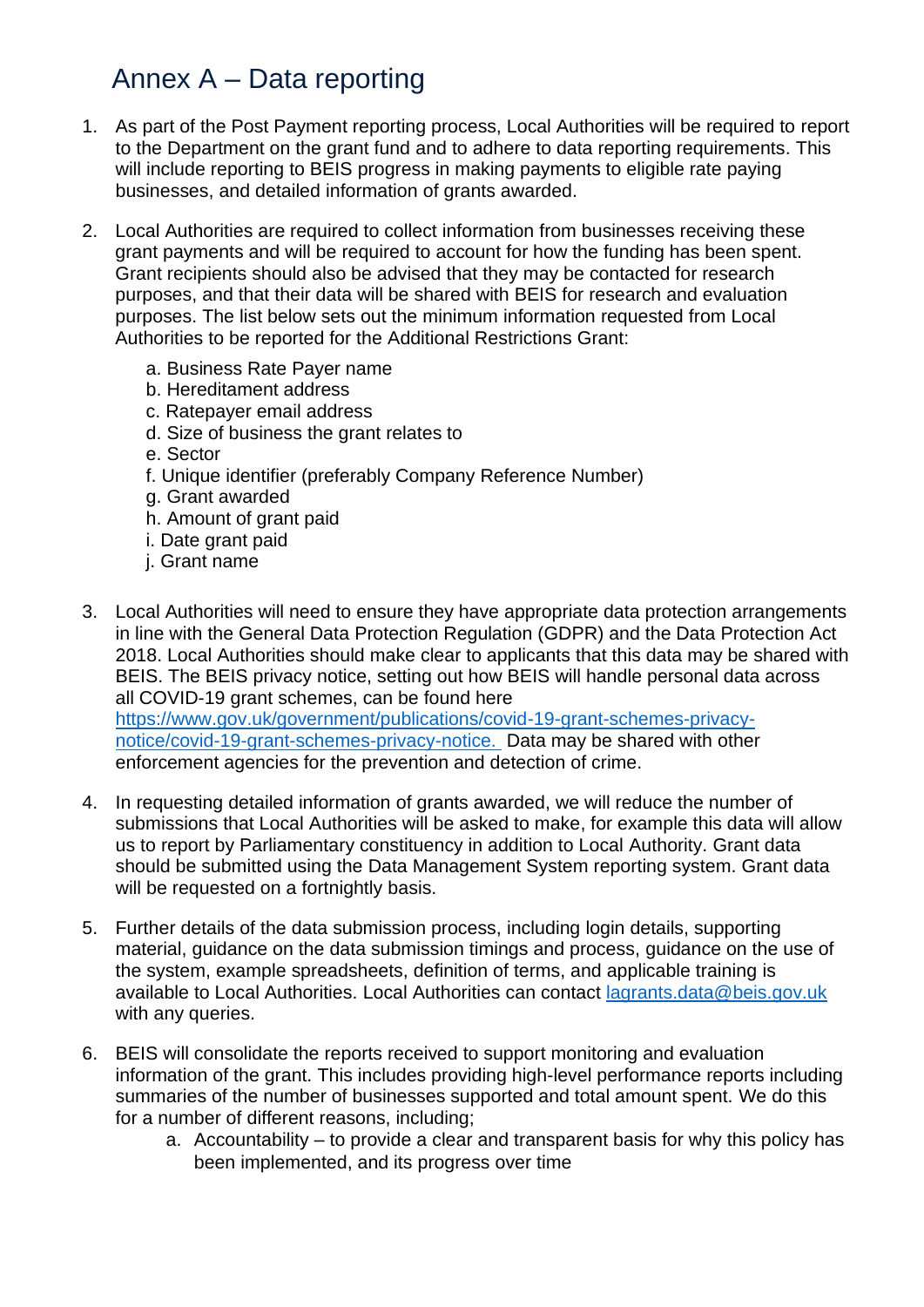- b. Efficiency ensuring that we are maximising the value delivered from this public spending and ensuring opportunities for analysis and learning for the future
- c. Effectiveness ensuring that policy makes a positive impact and understanding the context of when that happens.
- d. Further allocations we may take into account reported data when determining further top-up payments for Local Authorities.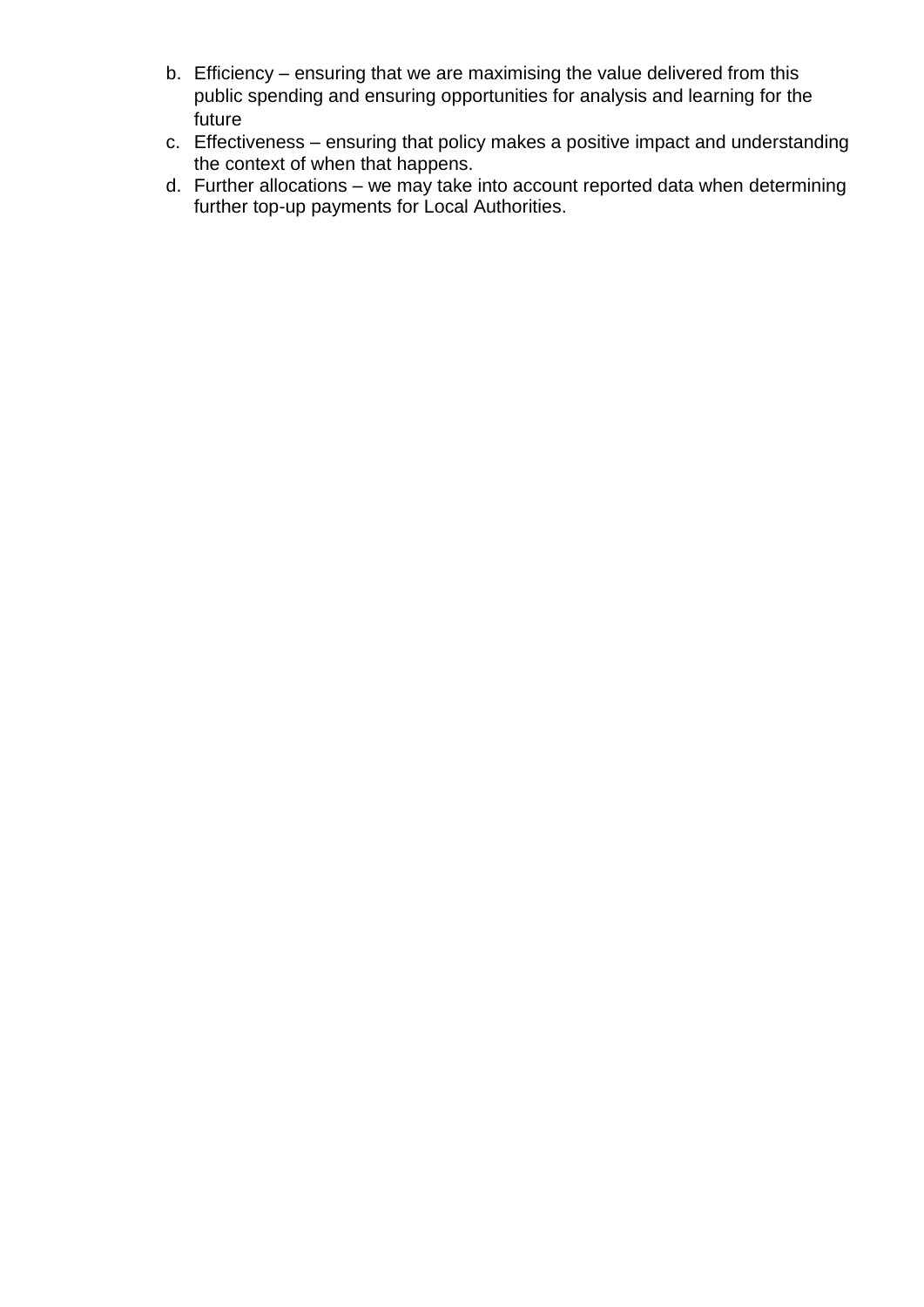# Annex B – Undertaking in difficulty

- <span id="page-19-0"></span>'Undertaking in difficulty' means an undertaking in respect of which at least one of the following circumstances occurs:
- (a) In the case of a limited liability company (other than an SME that has been in existence for less than three years) where more than half of its subscribed share capital has disappeared as a result of accumulated losses. This is the case when deduction of accumulated losses from reserves (and all other elements generally considered as part of the own funds of the company) leads to a negative cumulative amount that exceeds half of the subscribed share capital. For the purposes of this provision, 'share capital' includes, where relevant, any share premium.
- (b) In the case of a company where at least some members have unlimited liability for the debt of the company (other than an SME that has been in existence for less than three years) where more than half of its capital as shown in the company accounts has disappeared as a result of accumulated losses.
- (c) Where the undertaking is subject to collective insolvency proceedings or fulfils the criteria for being placed in collective insolvency proceedings at the request of its creditors.
- (d) Where the undertaking has received rescue aid and has not yet reimbursed the loan or terminated the guarantee or has received restructuring aid and is still subject to a restructuring plan.
- (e) In the case of an undertaking that is not an SME, where, for the past two years:
- (1) the undertaking's book debt to equity ratio has been greater than 7.5 and
- (2) the undertaking's EBITDA interest coverage ratio has been below 1.0.